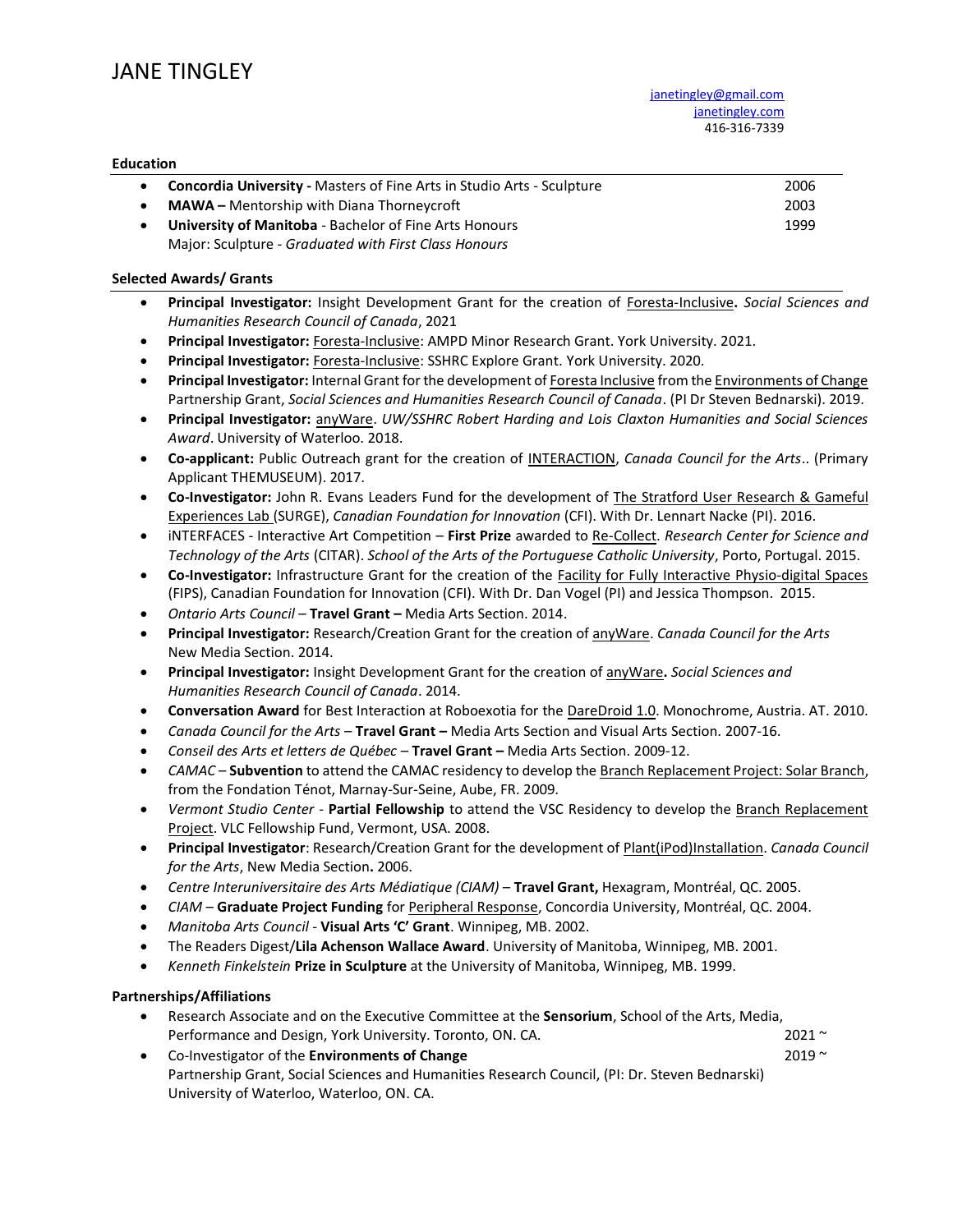[janetingley@gmail.com](mailto:janetingley@gmail.com) [janetingley.com](http://janetingley.com/) 416-316-7339

| Co-Investigator and co-founder of the Stratford User Research & Gameful Experiences Lab<br>$\bullet$<br>JELF - Canadian Foundation of Innovation. (PI: Dr. Lennart Nacke)                                                                                                                                                               | 2016 $\sim$    |
|-----------------------------------------------------------------------------------------------------------------------------------------------------------------------------------------------------------------------------------------------------------------------------------------------------------------------------------------|----------------|
| Stratford School of Interaction Design and Business, University of Waterloo, Stratford, ON. CA.<br>Co-Investigator and co-founder of the Facility for Fully Interactive Physio-Digital Spaces<br>$\bullet$<br>Infrastructure Grant - Canadian Foundation of Innovation. (PI: Dr Dan Vogel)<br>University of Waterloo, Waterloo, ON. CA. | $2015$ $\sim$  |
| Co-Investigator for the INITIATIVE FOR INDIGENOUS FUTURES<br>$\bullet$                                                                                                                                                                                                                                                                  | 2015~          |
| Partnership Grant, Social Sciences and Humanities Research Council, (PI: Dr. Jason Lewis)                                                                                                                                                                                                                                               |                |
| Aboriginal Territories in Cyberspace production, Millieux, Concordia University, Montréal, QC. CA.                                                                                                                                                                                                                                      |                |
| Affiliated Faculty at Technoculture Art and Games Research Centre<br>$\bullet$                                                                                                                                                                                                                                                          | $2013 \approx$ |
| Hexagram, Concordia University, Montréal, QC. CA.                                                                                                                                                                                                                                                                                       |                |
| <b>Employment</b>                                                                                                                                                                                                                                                                                                                       |                |
|                                                                                                                                                                                                                                                                                                                                         |                |
| <b>Teaching Experience</b>                                                                                                                                                                                                                                                                                                              |                |
| <b>Associate Professor</b><br>$\bullet$                                                                                                                                                                                                                                                                                                 | 2022~          |
| Department of Computational Arts, School of Arts Media Performance and Design.                                                                                                                                                                                                                                                          |                |
| York University, Toronto, Ontario. CA.                                                                                                                                                                                                                                                                                                  |                |
| <b>Assistant Professor</b><br>$\bullet$                                                                                                                                                                                                                                                                                                 | 2020-22        |
| Department of Computational Arts, School of Arts Media Performance and Design.                                                                                                                                                                                                                                                          |                |
| York University, Toronto, Ontario. CA.                                                                                                                                                                                                                                                                                                  |                |
| <b>Associate Professor in Hybrid Media (tenured)</b><br>$\bullet$                                                                                                                                                                                                                                                                       | 2019-20        |
| Stratford School of Interaction Design and Business and Department of Fine Arts                                                                                                                                                                                                                                                         |                |
| University of Waterloo. Stratford and Waterloo, Ontario. CA.                                                                                                                                                                                                                                                                            |                |
| <b>Assistant Professor in Hybrid Media</b><br>$\bullet$                                                                                                                                                                                                                                                                                 | 2013 $\sim$    |
| Department of Fine Arts and the Stratford Campus.                                                                                                                                                                                                                                                                                       |                |
| University of Waterloo. Waterloo and Stratford, Ontario. CA.                                                                                                                                                                                                                                                                            |                |
| Dissemination of works (selected)                                                                                                                                                                                                                                                                                                       |                |
|                                                                                                                                                                                                                                                                                                                                         |                |
| <b>Solo Exhibitions</b>                                                                                                                                                                                                                                                                                                                 |                |
| anyWare, (invited) Curator: New Adventures in Sound Art (NAISA)<br>$\bullet$                                                                                                                                                                                                                                                            | 2019           |
| NAISA Gallery Space in South River, ON. CA.                                                                                                                                                                                                                                                                                             |                |
| Plant(iPod)Installation, (invited) Curator: Angela Brayham.<br>$\bullet$                                                                                                                                                                                                                                                                | 2018           |
| The Gallery Stratford. ON. CA.                                                                                                                                                                                                                                                                                                          | 2018           |
| anyWare, simultaneous networked exhibitions:<br>٠<br>Electric Perfume in Toronto, ON. CA.                                                                                                                                                                                                                                               |                |
| Artengine Ottawa, ON. CA.<br>٠                                                                                                                                                                                                                                                                                                          |                |
| Eastern Bloc. Montréal, QC. CA.<br>$\bullet$                                                                                                                                                                                                                                                                                            |                |
| Plant(iPod)Installation (selected) Curator: Jennifer Gibson<br>٠                                                                                                                                                                                                                                                                        | 2012           |
| IC03 Gallery at the University of Winnipeg, MB. CA                                                                                                                                                                                                                                                                                      |                |
| Plant(iPod)Installation (selected) Curator: Griffith Aaron Baker<br>$\bullet$                                                                                                                                                                                                                                                           | 2011           |
| Estevan Art Gallery, Estevan, Saskatchewan, Canada                                                                                                                                                                                                                                                                                      |                |
| Solar Branch Prosthetic - Installation and opening exhibition<br>$\bullet$                                                                                                                                                                                                                                                              | 2010           |
| Marnay-Sur-Seine, Aube, France                                                                                                                                                                                                                                                                                                          |                |
| Ecology; Water, Air, Sound (selected) Installation: Plant(iPod)Installation.<br>٠                                                                                                                                                                                                                                                       |                |
|                                                                                                                                                                                                                                                                                                                                         |                |
|                                                                                                                                                                                                                                                                                                                                         | 2009           |
| Curator: New Adventures in Sound Art (NAISA)                                                                                                                                                                                                                                                                                            |                |
| Artscape Whychwood Barns, Toronto, ON. CA. (part of Nuit Blanche Toronto)<br>Plant(iPod)Installation (selected) Installation: Plant(iPod)Installation and Tree Prosthetic.<br>$\bullet$                                                                                                                                                 | 2008           |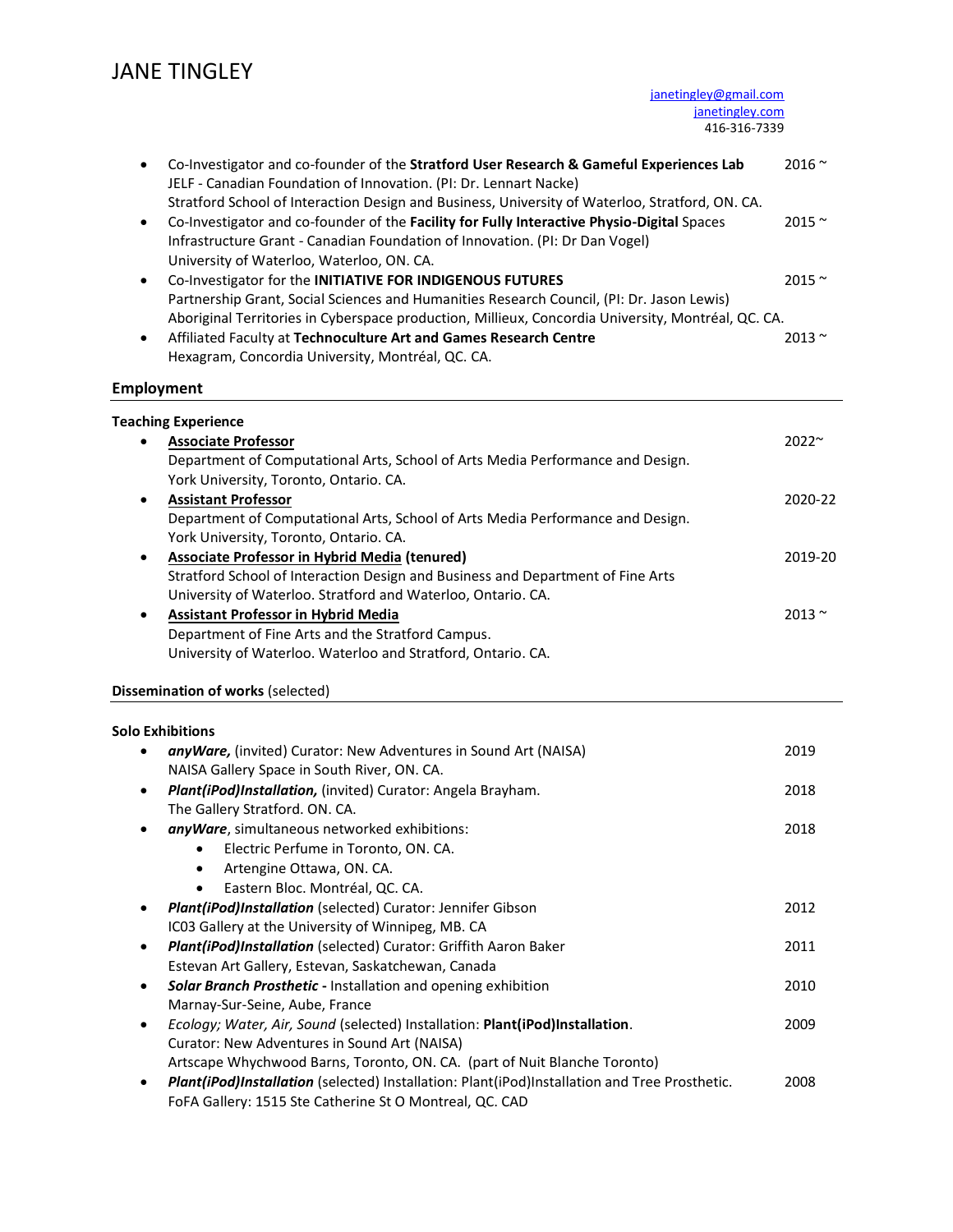• **Peripheral Response**, Bourget Gallery, Montreal, QC. CA. 2006

## **Group Exhibitions and Festivals** (selected)

- **Foresta-Inclusive** in *Re(new)All: A Sensorium Exhibition*. (selected) Curators: Joel Ong, Ian Garett, Melanie Wilmink. Virtual exhibition in Mozilla Hubs, the 34th Annual Conference of SLSA 2021. [EXHIBITION LINK to Mozilla Hubs](https://hubs.mozilla.com/TM9Ue3r/re-new-all-main-space) (Room Code: 458499)
- **Foresta-Inclusive** in *CAFKA Biennial*, (selected) Kitchener, ON. CA. 2021.
- **Foresta-Inclusive** at the India Science Festival, Science Gallery, Bengaluru India (on-line). 2021
- **Foresta-Inclusive** in PHYTOPIA, (selected) Science Gallery, Bengaluru India (on-line). 2020
- **anyWare** in *CodeX***,** (invited) Curator: Tom Barker Onsite Gallery, Toronto, ON. CA. 2020
- **Re-Collect** in *Audio Art Festival,* (invited) Curator: Marek Choloniewski. Muzika Centrum Art Society, Kraków, Poland. EU. 2016.
- **Re-Collect** in *KIBLA/KIBLIX open code festival*, (invited) Curators: Nina Jeza and Peter Tomaž Dobrila. Association for Culture and Education KIBLA, Maribor, Slovenia. EU. (Catalogue produced). This exhibition received «Best Exhibition in 2016» by Delo Daily Newspaper. 2016.
- **anyWare** prototype exhibition at *Maker Faire Ottawa* (invited). ArtEngine, Ottawa. ON. CA. 2016
- **Peripheral Response** in *The Age of Catastrophe,* (invited) Curator: Dr. Melentie Pandilovski. Actual Contemporary Art, produced by Video Pool Media Arts Centre, Wpg. MB. CA. 2015.
- **Re-Collect** in *10 for 10th - Memory Lane* exhibition at the Nuit Blanche, (selected) nominated by New Adventures in Sound Art (NAISA) and selected by the City of Toronto and Curator: Che Kothari. The Great Hall in OCADU, Toronto, ON. CA. 2015.
- **Re-Collect** in *Réinventer l'espace,* (invited) Curator: Geneviève Goyer-Ouimette (Director of CIRCA), CIRCA art actuel, Montréal, QC. CA. 2015.
- **Re-Collect** in *International Symposium of Electronic Arts* (ISEA) (selected). Cuadro Gallery, Dubai, UAE. 2014.
- **Re-Collect** in *Currents International New Media Festival*, (selected) Curator: Frank Ragano and Marriannah Amster. Produced by Parallel Studios. El Museo Cultural de Santa Fe, New Mexico, USA. 2014.
- **Peripheral Response** in *Despertar/Éveil/Alive,* (invited) Curator: Sylvie Parent. Produced by Groupe Molior and Automatica. SESC SANTANA. São Paulo, Brazil. (catalogue produced). 2014.
- **Re-Collect** in *ReFest 2.0 - Culture Hub Art + Tech Festival* (selected). LaMaMa Theatre, NYC, NY. USA. 2013.
- **Propinquity** in *IndieCade* (International Festival for Independent Games). INDIECADE 2013 Selection. IndieCade Village in Culver City, Los Angeles. CA. USA. 2013.
- **Propinquity** in *BostonFIGS* (Festival for Indie Games) (selected). MIT Stratton Student Center, Cambridge, MA. USA. 2013.
- **Propinquity** in *Quebec Numérique* (invited). BXL at Bozar, Brussels during BEAF 2013 (Bozar Electronic Arts Festival), Belgium. EU. 2013.
- **Propinquity** in *Come Out and Play San Francisco* (selected). SOMarts, San Francisco, USA. 2012.
- **Propinquity** in *The Montréal International Games Summit* (MIGS) (selected). The Hilton, Montréal, QC. CA. 2012.
- **Propinquity** in *Joue le Jeu,* (invited) Curators: Cindy Poremba, Heather Kelley and Lynn Hughes. Gaîté lyrique Paris, France. EU. 2012.
- **DareDroid 2.0** in *TechnoSensual,* (invited) Curator: Anouk Wipprecht. Frei-räum Q21 exhibition space, MuseumsQuartier, Vienna, Austria. (Catalogue produced). 2012.
- **DareDroid 2.0** in *Dutch Film Festival,* (invited) Curators: Ninke Bloemberg. Centraal Museum Utrecht, NL. EU. 2011.
- **DareDroid 2.0** in *Night of the Nerd,* (invited) Event Director: Patrick Praaning. NEMO, Amsterdam NL. EU. 2011.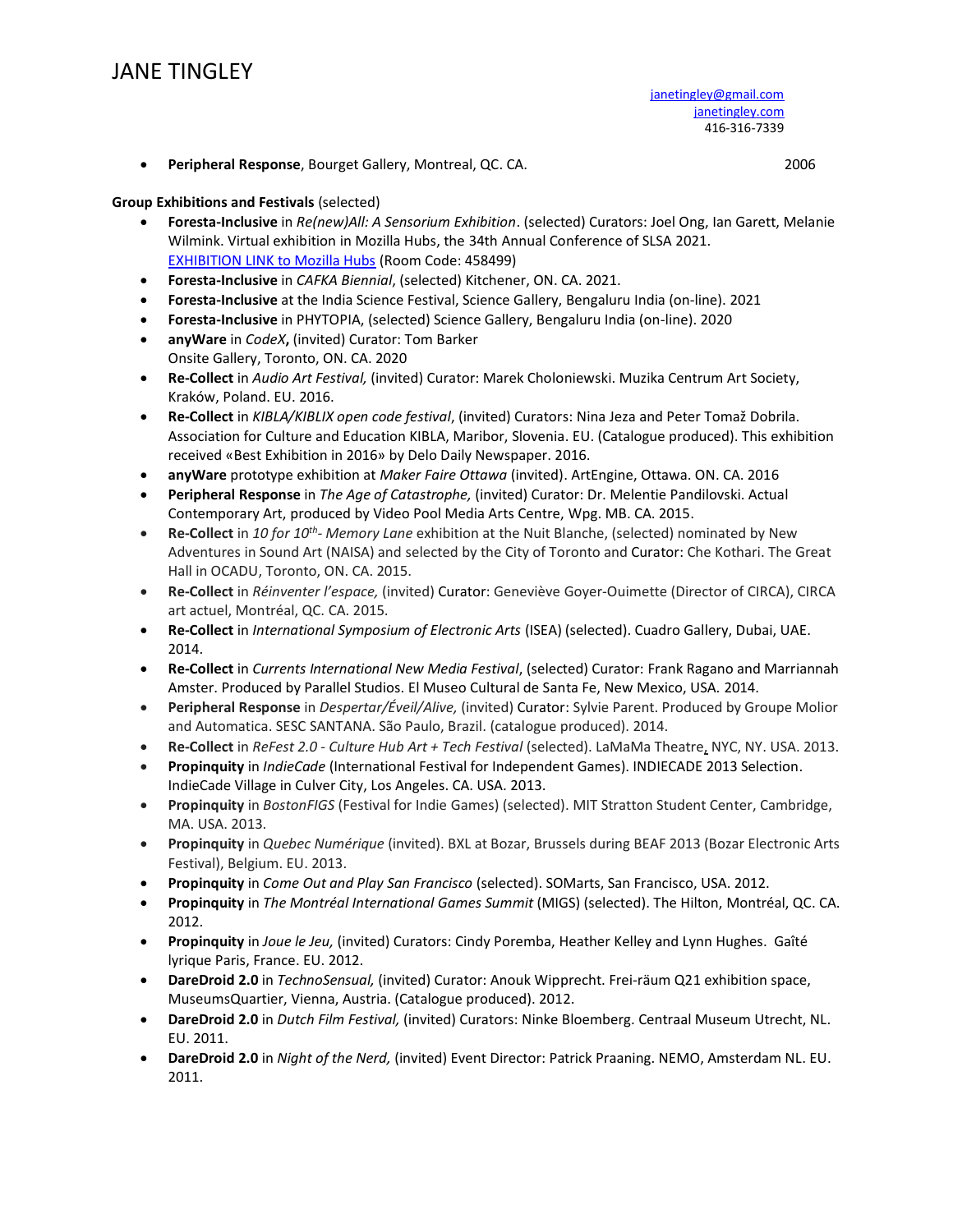- **DareDroid 2.0** in *Next Move/ Prochain mouvement*, (invited) Curators: Kokoromi and Lynn Hughes. Gaîté lyrique Paris, France. EU. 2011.
- **Plant(iPod)Installation** in *TransLife – Triennial of Media Art China 2011,* (selected) Curator: Zhang Ga. Canadian selection by Group Molior. National Art Museum of China, Beijing. China. (Catalogue produced). 2011.
- **DareDroid 2.0** in *Elektra Festival*, (invited) Artistic Director: Alain Thibault. Usine C, Montréal, QC, CA. 2011.
- **DareDroid 1.0** in *Roboexotica,* (invited) Curator: monochrom. Vienna, Austria. EU. 2010.
- **Body;trichobothria** in *Paraflows.10 - Mind and Matters,* (invited) Curator: monochrom. Kunstlerhaus, Vienna, AT. EU. (Catalogue produced). 2010.
- **Body;trichobothria** in *Around the Frayed Edges,* (selected) Curator: Laurie Carmount. Agnes Jamieson Gallery. Minden, ON. CA. (Catalogue produced). 2010.
- **Peripheral Response** in *Nuit Blanche and Toronto Art Fair Toronto*, Curator: New Adventures in Sound Art (NAISA). The Gladstone, Toronto, ON. CA. 2008.
- **Peripheral Response** in *Corps habité / The Inhabited Body* (three-artist exhibition), Curator: Anrée Duchaine. Group Molior exhibition space at 661Rose-de-Lima, Montreal, QC. CA. 2007.
- **Peripheral Response** at *Robo Co-op,* presented by ELEKTRA and Usine C. Montreal All-Nighter, Curator: Simon Laroche. Usine 'C', Montréal, QC. CA. 2007.
- **Peripheral Response** in *Break 2.3 "New Species"*, (selected) Curators: Polona Tratnik. Slovenia, EU. (Catalogue produced). 2005.
- **Body;trichobothria** in *Ignition 2,* (selected) Curator: Michèle Thériault. Leonard and Bina Ellen Gallery, Montreal, QC. CA. 2005.

## **Curatorial Projects** (selected)

## **Forthcoming 2023: more-than-human**

## Onsite Gallery, Toronto, ON. CA.

A group exhibition of media artworks at the intersection of art, science, indigenous world views and technology that focus specifically on understanding and unpacking the complexity of the more-than-human mind. Selected artworks will broadly invite the viewer/participant into interactive, media, or sensory experiences that have the potential to expand ones understanding and acceptance of what constitutes intelligence, sentience, and agency.

**2020 Agents for Change|Facing the Anthropocene**, Co-Curator: Nina Czegledy. THEMUSEUM, Kitchener, ON CA Agents for Change is an exhibition that brings together contemporary media projects on the theme of environmental change. The artists selected are all women from Canada and abroad. The selected works critically and poetically investigate our present, interrogate the cultural associations linked to how we think about the land we live on, speculate about future realities, and also suggest solutions for how we might approach life in the Anthropocene. Selected Canadian artists include Diane Landry (QC), Donna Legault (ON), Maayke Schurer (ON), Liz Miller (QC) and Elaine Whittaker (ON). The international artists are Kristine Diekman (USA), Olga Kisseleva (FR/RU) and Pinar Yoldas (TR/USA), as well as artist duos Caroline McCaw and Vicki Smith (NZ), and Rasa Smite and Raitis Smits (LV).

**2018 INTERACTION,** Co-Curator: Alain Thibault. THEMUSEUM, Kitchener, ON. CA. INTERACTION is an exhibition that explores how Canadian artists and designers are engaging the public through interactivity. The works in this show invite critical reflection by engaging the body and the mind, with playful and open-ended encounters, sensorially rich experiences, and immersive environments. Exhibited Artists: Adam Basanta, Andrew J. Milne, Daniel Iregui, David Rokeby, François Quevillion, Jenn E. Norton, Jessica Thompson, Kokoromi, Matthew Biederman and [Pierce Warnecke,](http://piercewarnecke.com/) Myriam Bleau, Projet Eva, Rafael Lozano-Hemmer, Steve Daniels and Ying Gao.

**2014 Hedonistika,** Co-Curator: Simon Laroche. Musée d'art contemporain, Mtl, QC. CA. Co-produced by Elektra Festival in Montréal, QC and monochrom in Vienna, AT. Hedonistika is an exhibition and panel multi-modal brought together food scholars, artists,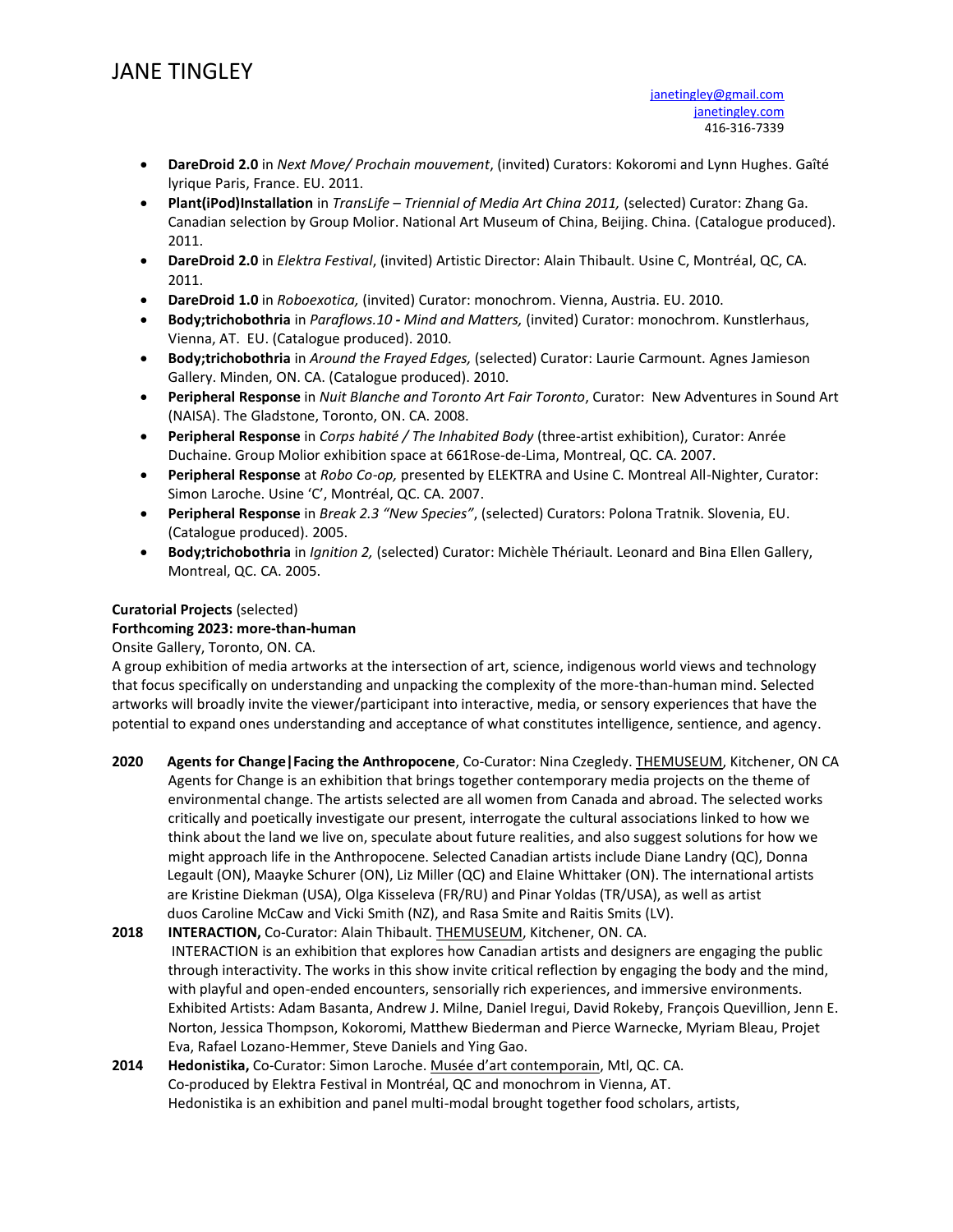and roboticists to examine the innumerable (and often hidden) ways in which technology and food are related. Participating artist teams: Simon Laroche/David Szanto, Stefani Bardin/ Dr. Brad Kuo, and Natalie Doonan/Ken Gregory.

#### **Conferences/Symposium/Demos**

- **Foresta-Inclusive – work-in-progress**  4 th Renewable Futures Conference, FeLT: Futures of Living Technologies, On-Line. 2021.
- **Foresta-Inclusive – work-in-progress**  International Symposium for Electronic Arts (ISEA)2020– WHY SENTIENCE? Montreal, QC. 2020
- **AnyOne, anyWare: Perceiving Sentience and Embodiment in a Distributed Sculpture** International Symposium for Electronic Arts (ISEA)2020– WHY SENTIENCE? Montreal, QC. 2020.
- **anyWare Distributed Game Demo** live demo of emulator (Toronto) and Sculpture (Kitchener) Canadian Games Studies Association (CGSA). Ryerson University, Toronto, ON. CA. 2017.

#### **Artist Talks**

- **Artist Talk**: Inter Arts Matrix, Kitchener, ON. CA. (On-line). March 2021.
- **Postponed due to CoVid19: Keynote Address**: Creative Synergy 2020, The Ontario Art Education Association, York University, Toronto, ON. 2020.
- **Keynote Address**: Amplify Summit 2019, Centre for International Governance Innovation (CIGI), City of Waterloo, ON. 2019.
- **Artist Talk**: "anyWare." NAISA Gallery Space in South River, ON. CA. 2019
- **Artist Talk**: "PlantiPod." Gallery Stratford, Stratford, ON. CA. 2018.
- **Curators talk:** "INTERACTION". THEMUSEUM, Kitchener, ON. CA. 2018.
- **Artist Presentation**: International Marketplace for Digital Arts (IMDA). Elektra, Montréal. QC. CA. 2017.
- **Artist Presentation**: International Marketplace for Digital Arts (IMDA). Elektra, Montréal. QC. CA. 2014.
- **Artist Talk: International Symposium for Electronic Art (ISEA**). Cuadro Gallery, Dubai, UAE. 2014. Panelists: Ben Bogart(CA), Ana Rewakowicz(CA), Colleen Quigley(USA), and Sarah Lati(USA).
- **Artist Talk:** "Despertar/Éveil/Alive". SESC SANTANA. São Paulo, Brazil. 2014. With Jean-Pierre Gauthier(CA), Chico MacMurtrie(USA), Ingrid Bachmann(CA), Paula Gaetano Adi(USA), and Steve Daniels(CA).
- **Artist talk**: 1C03 Gallery sponsored by Send and Receive. University of Winnipeg, Wpg, MB. CA. 2012
- **Artist talk**: Studio XX**-** 4001, rue Berri, espace 201, Montréal, QC. CA.2011.
- **Artist talk**: EopictureNight 10+5**,** werkzeugH, Vienna. AU. EU. 2010.
- **Artist Presentation**: Paraflows.10 Symposium. MuseumsQuarter, Vienna, AU. EU. 2010.
- **Artist Talk:** Orientation week workshop in conjunction with FoFA exhibition. Faculty of Fine Arts, Concordia University, Montreal, QC. CA. 2008.

## **Panel Discussions**

- **Panel Discussion**: "Digital Art at the Inflection Point." The Spoke Club, Toronto, ON.CA. 2018. Panelists: Dr Sara Diamond, Marc De Pape, Francisco Alvarez, Dorene & Peter Milligan.
- **Panel Discussion**: "biopoetriX conFIGURing AI", artSci Salon, Luella Massey Studio Theatre, Toronto, ON.CA. 2018. Panelists: Dr. Marco Donnarumma, Dr. Doug van Nort, Dr. Angela Schoellig. Panel animators: Dr. Antje Budde (Digital Dramaturgy Lab) and Dr. Roberta Buiani (ArtSci Salon).
- **Artist Discussion**: "Espace temps: L'histoire des sciences fabulée" with Michal Seta and François Mathieu at CIRCA art actuel. Montréal, QC. CA. 2015.
- **Round Table Discussion**: "Women, Art and Interactivity Revisited: Technology As Cultural Nexus Of Form And Transmission". International Symposium for Electronic Art (ISEA). Dubai, United Arab Emirates. 2014. Moderator: Dot Tuer(CA) and Caroline Langill(CA); Panelists: Zina Kaye (AU), Hind Bin Demaithan (UAE), Myfanwy Ashmore (CA), and Fari Bradley (UK).
- **Panel Discussion**: "Hedonistika". Elektra BIAN. Phi Centre, Montréal, QC. CA. 2014.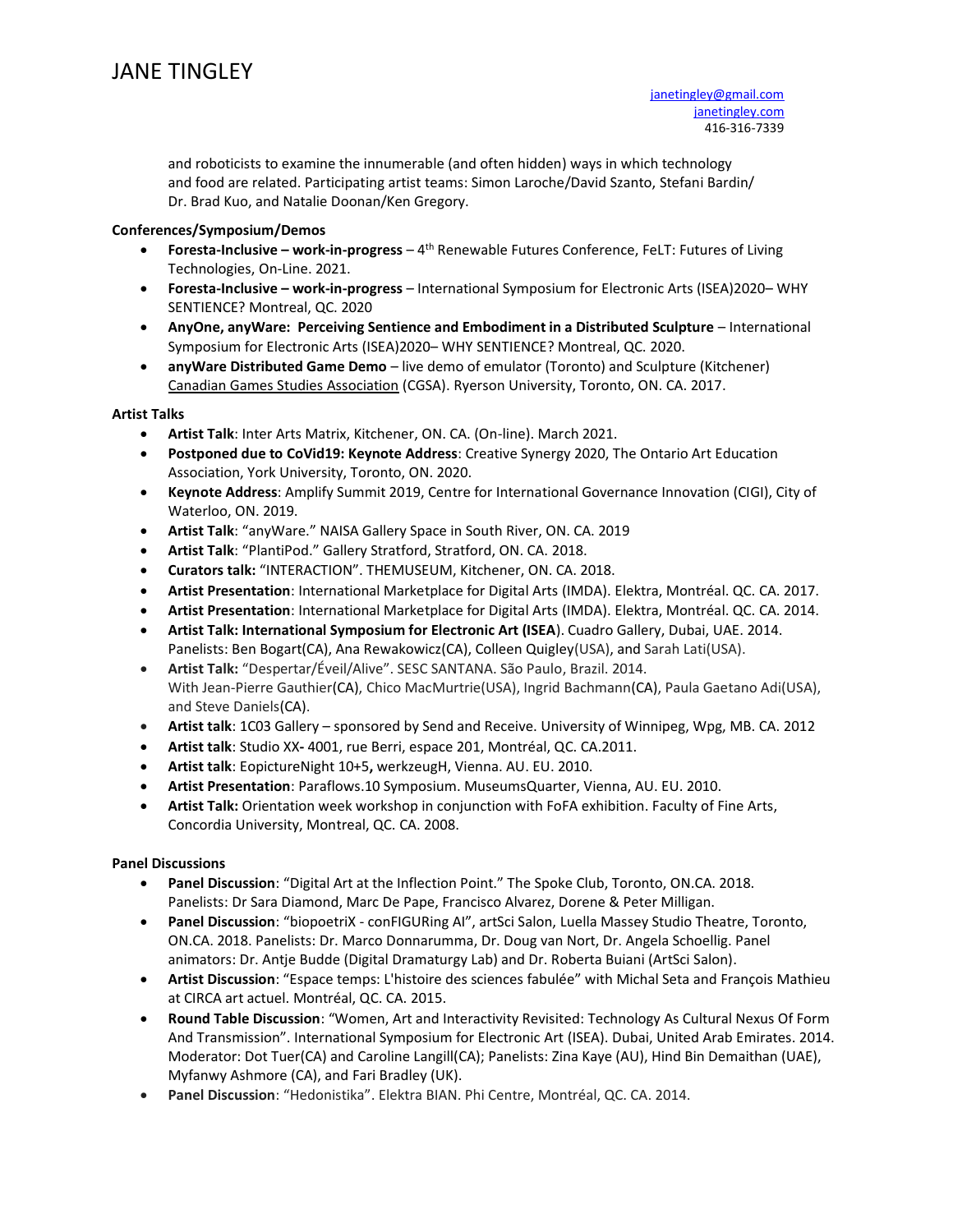Panelists: Simon Laroche (CA), David Szanto(CA/IT), Stefani Bardin(USA), Natalie Doonan(CA), Ken Gregory(CA), Johannes Grenzfurthner(AT).

- **Panel Discussion: "**The Digital + Physical" at IndieCade LA, CA.USA. 2013. Panel of Game Designers: Henry Smith(USA), Kaho Abe(USA), Gabe Smedresman(USA).
- **Panel Discussion:** "What's left over? Technology and Failure"**.** Paraflows.10 at the Metalab. Vienna Austria. EU. 2010. Panelists: Dmitry Kleiner (CA/DE), Adam Flynn (USA), Jane Tingley(CA), Heather Kelley (USA/CA).

### **Workshops**

- **Cancelled workshop:** Indigenous Futures Workshop at the True North Conference. Kitchener, ON. CA. June 2020.
- **Workshop:** Indigenous Futures Workshop. Initiative for Indigenous Futures (IIF) Partnership Grant, Aboriginal Territories in Cyberspace production, Millieux, Concordia University, Montréal, QC. CA. 2019. This workshop is the first of the series designed to be delivered by indigenous artists to indigenous youths. The purpose of the workshop is to use traditional storytelling and new technologies in order to imagine possible futures for indigenous people and communities. (As part of partnership with IIF SSHRC Partnership Grant).
- **Workshop:** Bare Conductive Touch board workshop. New Adventures in Sound Art (NAISA), South River, ON. CA. 2019.
- **Workshop:** Orientation week workshop in conjunction with FoFA exhibition. Faculty of Fine Arts, Concordia University, Montreal, QC. CA. 2008.

## **Residencies**

- **Foresta Inclusive**, Ayatana Residency (one week), Gatineau, QC, CA. 2019.
- **Re-Collect**, matralab (one month). Concordia University, Montréal, QC, CA. 2013.
- **Re-Collect and DareDroid 1.0.**, *Mind and Matter in Paraflows.10*. Quartier21 at MuseumsQuarter, Vienna, AT. EU. 2010. (Catalogue produced).
- **Solar Brand Project,** Centre d'art Marney Art Centre (CAMAC) Courtyard. (one month). Marnay-Sur-Seine, Aube, France. 2010. (Received a grant from the Fondation Ténot).
- **Replacement Branch Project,** Vermont Studio Centre. Johnson, Vermont. USA. 2009. (Received a Partial Fellowship from the VLC Fellowship Fund).
- Kiriti Residency. Varanasi, India. 2009. (Accepted but did not attend).
- *New Works Residency*. The Banff Centre. AB. CA. Jan 7th to Feb. 22nd, 2008. (Accepted but did not attend).
- *Pilotprojekt Gropiusstadt* Schumacher & Jonas. Two-week residency. Pasteurstr. 13 D-10407 Berlin, Germany. EU. 2007. (Catalogue produced).

## **Publications and Web Documents** (selected)

## **Catalogues:**

- ACE KIBLA, *MIGS 21 : Risk Change – Catalogue.* Published by Association for Culture and Education KIBLA. 2016. Pg. 114. Slovenia, EU. Online Version - <http://www.kibla.org/dejavnosti/tox/tox-online/>
- *International Symposium of Electronic Arts (ISEA) 2014, Where Art, Science and Technology Come Together – Catalogue*. P. 72. Published by Zayed University, Dubai, UAE. 2014
- *International Digital Arts Biennial BIAN Catalogue*, Produced by Elektra Festival and Mutek, pg 11-13. Montréal, QC. CA. 2014.
- Parent, Sylvie. *Despertar/Éveil/Alive* Catalogue. Produced by Groupe Molior, Automatica, and the SESC Santana, pp 32-39. Brazil. 2014.
- Strasser, Dr. Christian (ed). *Air 300/100 Artists-in-Residence/quartier21/MQ/2009-2011*  Catalogue*.* Errichtungs und BetriebsgesmbH, Wien, AT. 2012. p28-9.
- Wipprecht, Anouk, Friesinger, Günther (ed). *Technosensual: Where Fashion Meets Technology* Catalogue Mono/monochrom, Wien, AT. 2012.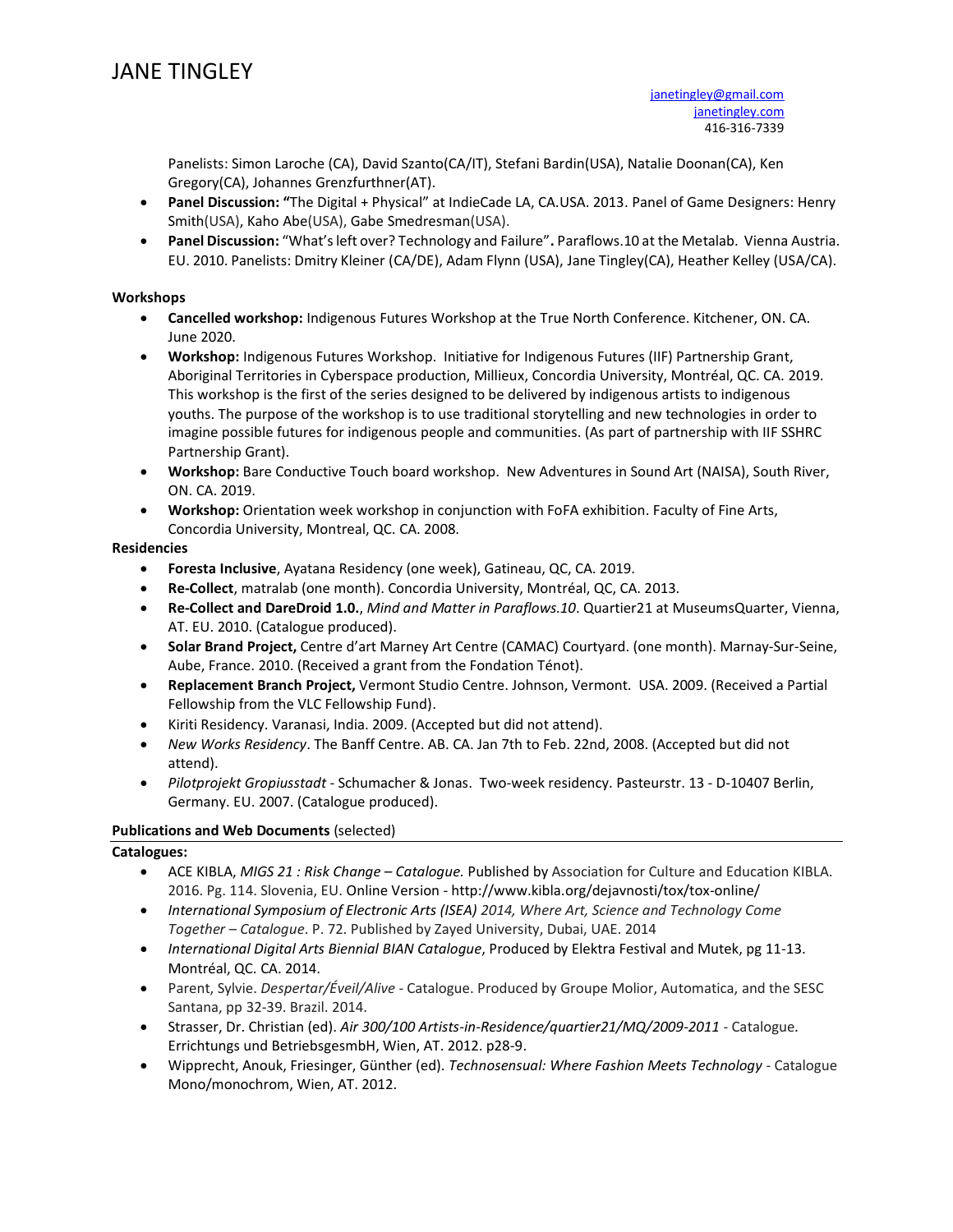- Di'An, Fan, Ga, Zhang (ed). *Translife; International Triennial of New Media Art* Catalogue. National Art Museum of China, Beijing. China, 2011, pp 254-525.
- Friesinger, Günther (ed). *Paraflows.10: Mind and Matter –* Catalogue. Mono/monochrom, Wien, AT. 2010, pp 78-79.
- Carmount, Laurie (ed), Around the Frayed Edges Catalogue. Agnes Jamieson Gallery Minden, ON. 2010.
- Pilotprojekt Gropiusstadt. Pasteurstr. 13 D-10407 Berlin, Germany. EU. 2008.
- Break 2.3 8th International Festival; Ljubljana, Slovenia. EU. 2005.

## **Bibliography**

- Web Article: Aranha, Mickal. This art installation shows you what a tree is feeling in real time. <https://www.cbc.ca/arts/this-art-installation-shows-you-what-a-tree-is-feeling-in-real-time-1.6106192> [On-line: July 19, 2021].
- Video Walkthrough "Agents for Change|Facing the Anthropocene": [https://www.youtube.com/watch?feature=youtu.be&v=gCnT7wih](https://www.youtube.com/watch?feature=youtu.be&v=gCnT7wih-rE&fbclid=IwAR1ZgC5vOWJmFhXOsOxCrY_J7diVkmnbXMjs_lmgeu6ie4VTmRTc6D6jH5U&app=desktop)[rE&fbclid=IwAR1ZgC5vOWJmFhXOsOxCrY\\_J7diVkmnbXMjs\\_lmgeu6ie4VTmRTc6D6jH5U&app=desktop](https://www.youtube.com/watch?feature=youtu.be&v=gCnT7wih-rE&fbclid=IwAR1ZgC5vOWJmFhXOsOxCrY_J7diVkmnbXMjs_lmgeu6ie4VTmRTc6D6jH5U&app=desktop) [On-line: May 1<sup>st</sup>, 2020].
- Web article: KMDI "Agents for Change|Facing the Anthropocene: Two projects Three creators": <http://kmdi.utoronto.ca/agents-for-change-facing-the-anthropocene-two-projects-three-creators/> [Online: February 11, 2020].
- Web article: Noemalab Italy, "Agents for Change|Facing the Anthropocene": <https://noemalab.eu/memo/events/agents-for-change-facing-the-anthropocene/> [On-line: February 7, 2020].
- Web article: Arshake Italy, "Agents for Change|Facing the Anthropocene": <https://www.arshake.com/en/agents-for-change-facing-the-anthropocene/> [Online February 4, 2020].
- Web article: Toronto Guardian, ""A Day in the Life" with Canadian Artist Jane Tingley"": <https://torontoguardian.com/2020/01/canadian-artist-jane-tingley/> [Online January 29, 20202].
- Live Stream: to the art's birthday website/satellite HAYDN and satellite LISZT. [Online, January 17, 2019] <https://arsacustica.wordpress.com/>
- Radio Interview: Conestoga Connected on Rogers TV. Aired spring and summer 2018. [on-line, April 2, 2018]. https://vimeo.com/262838924
- Simone, Rose. "Can a Bio Mechanical Cocktail Dress Make You Drink?" in the article BEYOND HUMAN. https://uwaterloo.ca/beyond-human/ [On-line: April. 2018]
- "An artist explores the human-technology interface" in the Global Impact Report https://uwaterloo.ca/global-impact/ [On-line: April. 2018]. Print version, pg. 6.
- Pender, Terry. "UW prof links Kitchener museum with Montreal's digital arts". The Record. March 9th, 2018. Kitchener, ON. CA. On-line version - [https://www.therecord.com/whatson-story/8319476-uw-prof](https://www.therecord.com/whatson-story/8319476-uw-prof-links-kitchener-museum-with-montreal-s-digital-arts/)[links-kitchener-museum-with-montreal-s-digital-arts/](https://www.therecord.com/whatson-story/8319476-uw-prof-links-kitchener-museum-with-montreal-s-digital-arts/) [On-line March 9th, 2018].
- Jackson, Bill. 'Tech converges with art at THEMUSEUM'. The Kitchener Post, Kitchener, ON. On-line version - <https://www.kitchenerpost.ca/news-story/8095748-tech-converges-with-art-at-themuseum/> [On-line Jan 27, 2018].
- News Spot: CTV News. [On-line Jan 26, 2018].<https://kitchener.ctvnews.ca/mobile/video?clipId=1312785>
- Cornell, Camilla. "Not Your Father's Museum: New interactive art show blurs the line between art and audience". The Toronto Star, January 27<sup>th</sup>, 2018. Toronto, ON. CA.
- Pender, Terry. "You are inside, and the digital world spins around you". The Record, January 26<sup>th</sup>, 2018. Kitchener, ON. CA. On-line Version - [https://www.therecord.com/whatson-story/8094944--you-are](https://www.therecord.com/whatson-story/8094944--you-are-inside-and-the-digital-world-spins-around-you-/)[inside-and-the-digital-world-spins-around-you-/](https://www.therecord.com/whatson-story/8094944--you-are-inside-and-the-digital-world-spins-around-you-/) [On-line Jan 26, 2018].
- Interview: Art-Facto.today. "Think Outside the box: Jane Tingley" <http://art-facto.today/jane-tingley/> [Online: Nov. 2015]
- Weidman, Paul. "Currents 2014 Re-Collect: Jane Tingley with Michal Seta". The New Mexican's Weekly Magazine of Arts, Entertainment and Shows, June 13<sup>th</sup>, 2014. Pg 1.